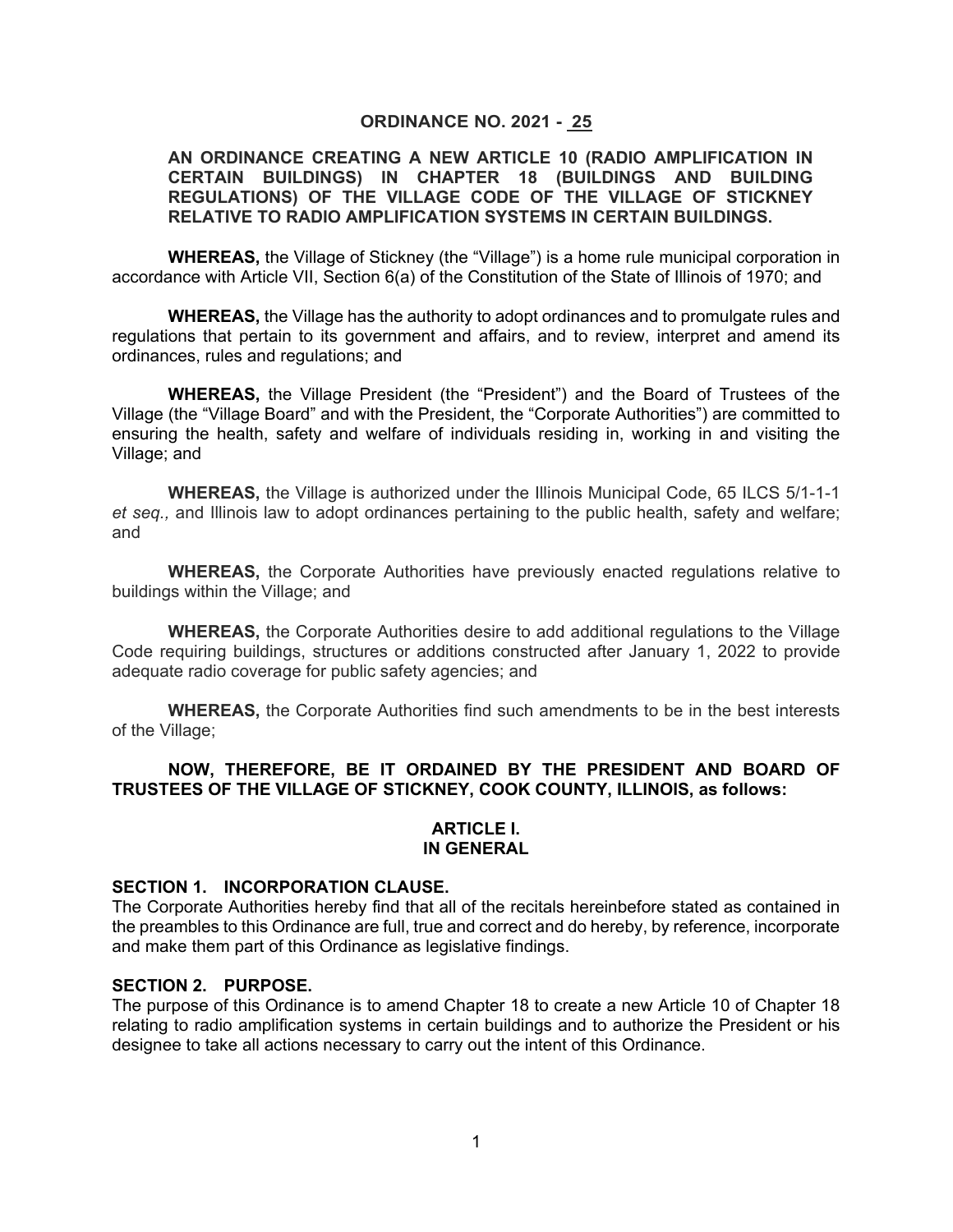#### **ARTICLE II. AMENDMENT OF CHAPTER 18, CREATINGTITLE 10 OF THE VILLAGE CODE, VILLAGE OF STICKNEY, ILLINOIS**

### **SECTION 3. AMENDMENT OF CHAPTER 18, ADDITION OF TITLE 10 (NEW SECTION)**

That the Village Code is hereby amended, notwithstanding any provision, ordinance, resolution or Village Code section to the contrary, by amending Chapter 18 to add Title 10 by striking out any language to be removed or repealed and underlining and new language as follows:

#### **Secs. 18-338—18-349. – Reserved**

#### **Title 10 RADIO AMPLIFICATION IN CERTAIN BUILDINGS**

18-350: RADIO COVERAGE: 18-351: RADIO AMPLIFICATION SYSTEM ALLOWED: 18-352: ACCEPTANCE TEST PROCEDURES: 18-353: ANNUAL TEST: 18-354: FIVE YEAR TEST: 18-355: INADEQUATE RADIO COVERAGE: 18-356: QUALIFICATIONS OF TESTING PERSONNEL: 18-357: INSPECTIONS: 18-358: PROPERTY OWNER MAINTENANCE RESPONSIBILITIES: 18-359: EXEMPTIONS: 18-360: PERMIT REQUIRED: 18-361: FAILURE TO COMPLY:

# **Sec. 18-350: Radio Coverage:**

- A. Except as otherwise provided in section 18-359 below, no property owner within the Village shall construct. maintain or modify, or cause to be constructed, maintained or modified, any building, structure, or addition, in a manner which fails to support adequate radio coverage within said building, structure, or addition for the Village's public safety services, including, but not limited to, emergency management, police, fire and public works services. For purposes of this Title, "modify" shall mean substantial changes to, or the addition of, exterior and interior walls using a material that could impact radio coverage, such as brick, cinder block or concrete, or any other structural alteration or change that could impact radio coverage. A certificate of occupancy shall not be issued for any building or structure which fails to comply with this requirement.
- B. The frequency range which must be supported shall be one hundred fifty (150) through one hundred sixty (160) MHzFD, four hundred fifty (450) through four hundred eighty (480) MHzPD, seven hundred forty-six (746) through seven hundred seventy-six (776) MHz. and seven hundred ninety-four (794) through eight hundred six (806) MHz or as otherwise established and required in writing by the Village as being necessary for public safety purposes.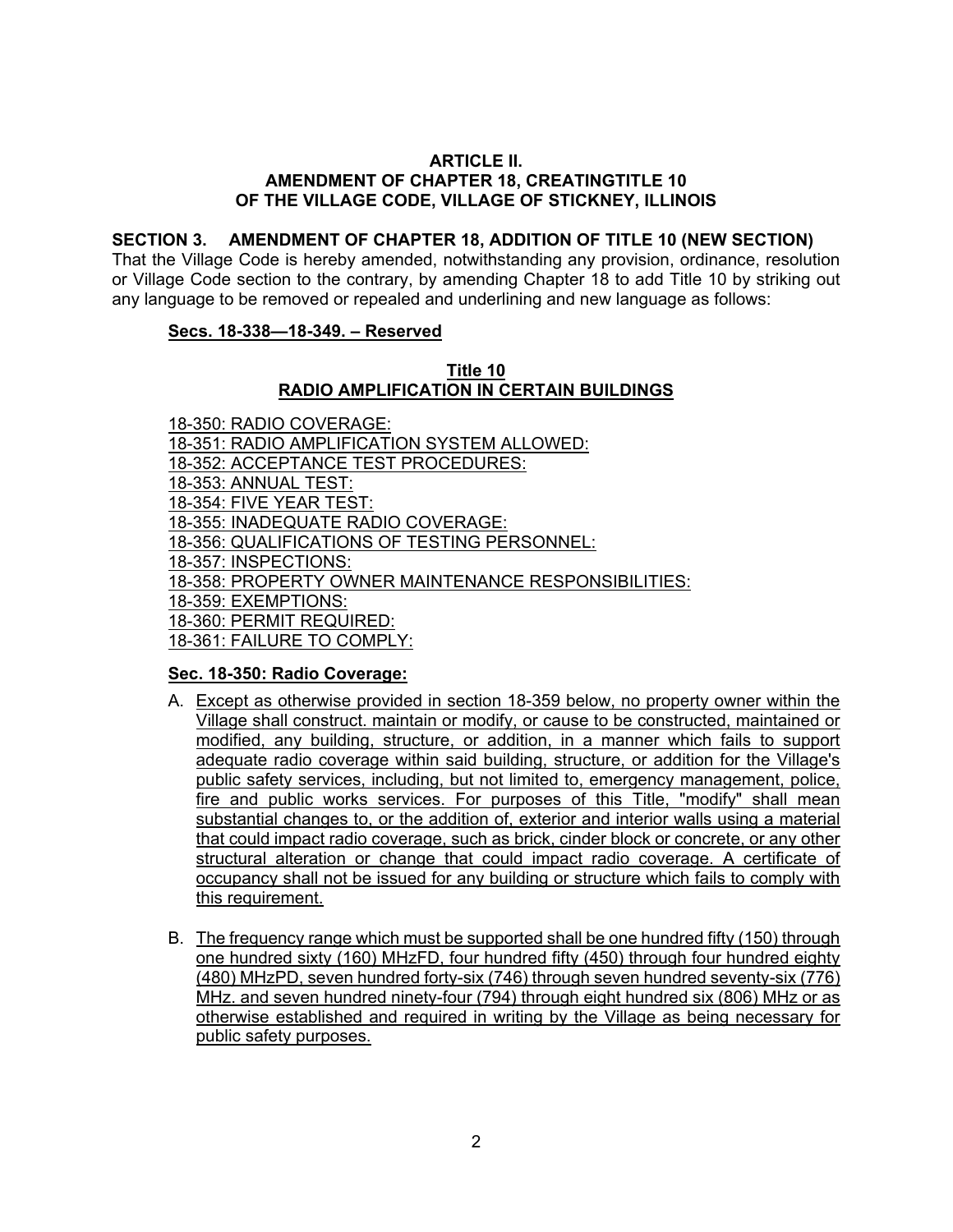- C. For purposes of this Title, adequate radio coverage shall be defined as a minimum signal level of DAQ3 (Delivered Audio Quality 3) available in ninety-five percent (95%) of the area as agreed to be in the coverage acceptance test plan by the Village and the radio system manufacturer prior to system testing.
- D. All radio coverage systems and components shall comply with all applicable federal regulations including but not limited to FCC 47 CFR Part 90.219.

# **Sec. 18-351: Radio Amplification System Allowed:**

- A. In the event a radio amplification system is necessary to provide adequate coverage, buildings and structures may be equipped with any of the following:
	- 1. A radiating cable system;
	- 2. An internal multiple antenna system with FCC type accepted bidirectional VHF and UHF amplifiers as needed to encompass the frequency range stated in subsection 18-350(B) above or frequency range subsequently established by the Village; or
	- 3. A system that has been approved by the Village as being capable of providing amplification to meet the requirements of this Title.
- B. The radio amplification system shall be capable of operating at 100% capacity on an independent battery and/or generator system for a period of at least twelve (12) hours without external power input. The battery system shall automatically charge in the presence of external power input. There shall be no connection between the radio amplification system and the fire alarm system.

# **Sec. 18-352: Signal Booster Requirements**

If used, signal boosters shall meet the following requirements:

- A. All signal booster components shall be contained in a National Electrical Manufacturer's Association (NEMA) 4-type waterproof cabinet.
- B. Battery systems used for the emergency power source shall be contained in a NEMA 3R or higher-rated cabinet.
- C. Equipment shall have FCC or other radio licensing authority certification and be suitable for public safety use prior to installation.
- D. Where a donor antenna exists, isolation shall be maintained between the donor antenna and all inside antennas to not less than 20dB greater than the system gain under all operating conditions.
- E. Bi-Directional Amplifiers (BDAs) used in emergency responder radio coverage systems shall have oscillation prevention circuitry.
- F. The installation of amplification systems or systems that operate on or provide the means to cause interference on any emergency responder radio coverage shall be coordinated and approved by a Village fire code official.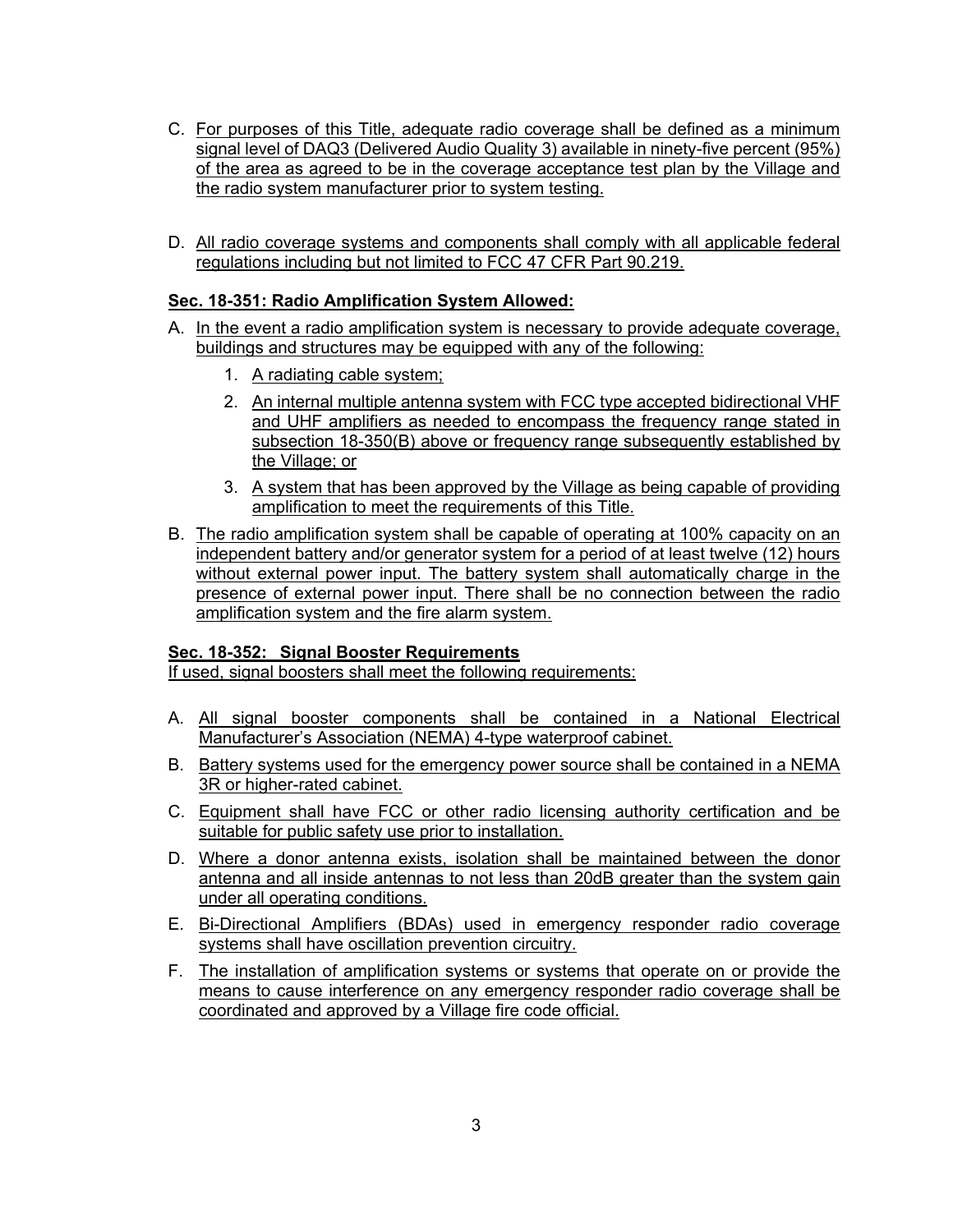# **Sec. 18-353: System Monitoring.**

The emergency responder radio enhancement system shall be monitored by a listed fire alarm control unit, or where approved by a Village fire code official, shall sound an audible signal at a constantly attended on-sire location. Automatic supervisory signals shall include the following:

- A. Loss of normal AC power supply.
- B. System battery charger(s) failure.
- C. Malfunction of the donor antenna(s).
- D. Low batter capacity at 70% reduction of operating capacity.
- E. Failure of critical system components.
- F. The communications link between the fire alarm system and the emergency responder radio enhancement system.

### **Sec. 18-354: Additional Frequencies and Change of Frequencies.**

The emergency responder radio coverage system shall be capable of modification or expansion in the event frequency changes are required by the FCC or other radio licensing authority, or additional frequencies are made available by the FCC or other radio licensing authority.

The building owner shall modify or expand the emergency responder radio coverage system at his or her own expense in the event frequency changes are required by the FCC or other radio licensing authority, or additional frequencies are made available by the FCC or other radio licensing authority. Prior approval of a public safety radio coverage system on previous frequencies does not exempt the building from this section.

#### **Sec. 18-355: Design Documents.**

The fire code official shall have the authority to require "as built" design documents and specifications for emergency responder communications coverage systems. The documents shall be in a format acceptable to the fire code official.

# **Sec. 18-356: Acceptance Test Procedures:**

- A. Acceptance testing for an in-building or in-structure radio amplification system is required, upon completion of the installation of the radio amplification system. It is the property owner's responsibility to have the radio amplification system tested to ensure that two-way coverage on each floor of the building is a minimum of DAQ3.
- B. Each floor of the building or structure shall be divided into a grid of approximately forty (40) equal areas. A maximum of two (2) nonadjacent areas will be allowed to fail the test. In the event that three (3) of the areas fail the test, in order to be more statistically accurate, the floor may be divided into eighty (80) equal areas. In such event, a maximum of four (4) nonadjacent areas will be allowed to fail the test. If the radio amplification system continues to fail the test after eight (8) testing attempts, the property owner shall repair, replace, alter or upgrade the radio amplification system to meet the DAQ3 coverage requirement. Talk back testing from the site to the Village's E911 Communications Center shall use a four-watt (4W) UHF portable transceiver with public safety speaker/microphone and flexible antenna attached, and a five-watt (5W) VHF transceiver with speaker/microphone and flexible antenna. A spot located approximately in the center of a grid area will be selected for the test, then the radio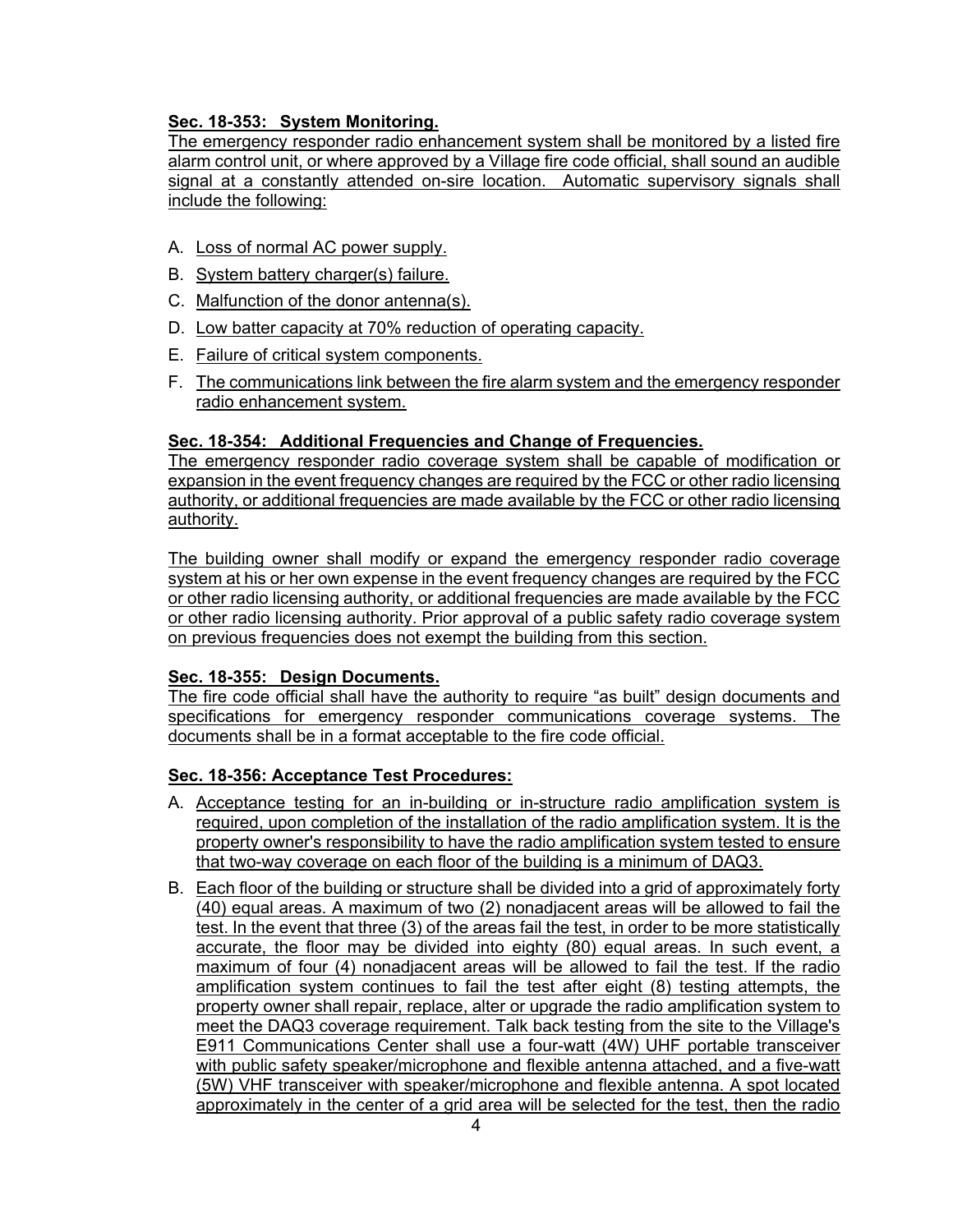will be keyed to verify two-way communication to and from the outside of the building or structure. Once the spot has been selected, use of another spot within the grid area will not be permitted. Field strength testing instruments are to be recently calibrated (within the past 12 months) and of the frequency selective type incorporating a flexible antenna similar to the ones used on the hand-held transceivers.

C. The gain values of all amplifiers shall be measured, and the results kept on file with the property owner so that the measurements can be verified each year during the annual tests. In the event that the measurements results become lost, the property owner will be required to rerun the acceptance test to reestablish the gain values.

# **Sec. 18-357**: **Annual Test:**

When an in-building or structure radio amplification system is installed, the property owner shall, at the owner's sole cost and expense, test all active components of the radio amplification system including, but not limited to, the amplifier, the power supplies and the back-up batteries, a minimum of once every twelve (12) months. Amplifiers shall be tested to ensure that the gain is the same as it was upon initial installation and acceptance of the radio amplification system. Back-up batteries and power supplies shall be tested under load for a period of one (1) hour to verify that they will operate during an actual power outage. All other active components shall be checked to determine that they are operating within the manufacturer's specification for the intended purpose.

# **Sec. 18-358: Five Year Test:**

In addition to the annual test as referred to in section 18-353 above, the property owner shall, at the owner's sole cost and expense, perform a radio coverage test at least once every five (5) years to ensure that the radio amplification system continues to meet the requirements of this chapter. The acceptance test procedures, set forth above in section 18-352 shall apply to such tests.

# **Sec. 18-359: Field Testing.**

Village personnel shall have the right to enter into the property at any reasonable time to conduct field testing to verify the required level of coverage.

# **Sec. 18-360: Nonpublic Safety System.**

Where other nonpublic safety amplification systems installed in buildings reduce the performance or cause interference with the emergency responder communications system, the nonpublic safety amplification system shall be corrected or removed.

# **Sec. 18-361: Inadequate Radio Coverage:**

When a building or structure fails to support adequate radio coverage, the owner of same must present a compliance plan to the Village's Fire Chief within ninety (90) days after the discovery of said failure to address the inadequate radio coverage. The property owner shall, within one (1) year of the approval of the compliance plan, have the approved plan enacted. A one-year extension for the implementation of the compliance plan may be granted by the Fire Chief with an approved phase in plan.

# **Sec. 18-362: Qualifications Of Testing Personnel:**

All tests under sections 18-353 and 18-354 of this Title shall be conducted, documented and signed by a person in possession of a current FCC general radio telephone operator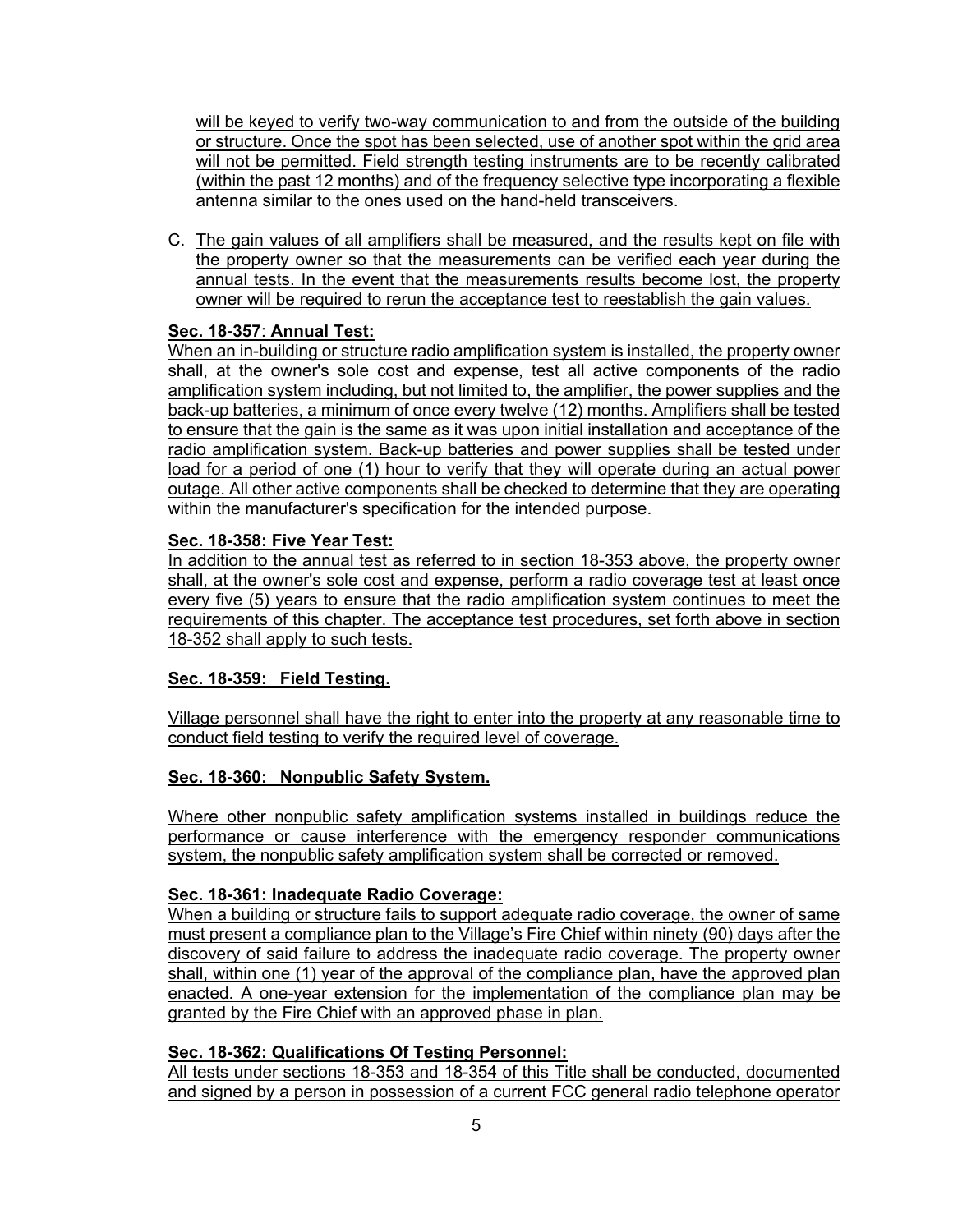license. All test records shall be retained at the inspected premises by the property owner, with a copy thereof being submitted to the Village's Fire Chief within (30) days of when the test has been conducted. In the event of the test indicates a failure to comply with the requirements this chapter, appropriate repairs shall be made, and additional tests conducted until said tests indicate that the building or structure meets the requirements of this chapter.

### **Sec. 18-363: Inspections:**

Village personnel, or their agents, after providing reasonable notice to the owner or his/her/their/its representative, shall have the right to enter any building or structure which is subject to the requirements of this chapter to conduct field- testing to be certain that the required level of radio coverage is present.

### **Sec. 18-364: Property Owner Maintenance Responsibilities:**

The property owner shall be responsible for making any repairs, replacements or upgrades to the radio amplification system, as directed by the Village, should the radio amplification system fail to work properly. Once a radio amplification system has been found to be in compliance with the requirements of this Title, the property owner shall be responsible for maintaining said radio amplification system. For each radio amplification system, a copy of the contract shall be provided to the Fire Chief, or their designee, with the name of the contractor who will supply a twenty-four (24) hours per day, seven days per week emergency response within two (2) hours after notification by either the Village or the property owner. The maintenance contract shall contain contact information relative to the contractor including, but not limited to, working phone numbers. The property owner shall also submit contact information for the property owner to the Village, including, but not limited to, phone numbers for the property owner and his/her/their/its representative, if any

# **Sec. 18-365: Exemptions:**

The requirements of this Title shall not apply to:

- A. Single-family residences, regardless of when constructed or modified; or
- B. Buildings where the construction or modifications occurred prior to January 1, 2022.

# **Sec. 18-366: Permit Required:**

A building permit shall be required for the installation of any radio amplification system. The fee for the permit shall be the minimum permit fee as established by the building permit fee schedule set forth in section 18-103 of this code.

#### **Sec. 18-367: Failure To Comply:**

Failure to comply with, or a violation of any of the requirements of this Title, shall subject the violator to a fine of not to exceed seven hundred and fifty dollars (\$750.00), with each day a violation continues constituting a separate and distinct offense. In addition to the fine, a violation of any of the requirements of this Title shall be grounds for the Village to revoke any previously issued certificate of occupancy for the building or structure.

# **SECTION 3.1. OTHER ACTIONS AUTHORIZED.**

The officers, employees and/or agents of the Village shall take all action necessary or reasonably required to carry out, give effect to and consummate the amendments contemplated by this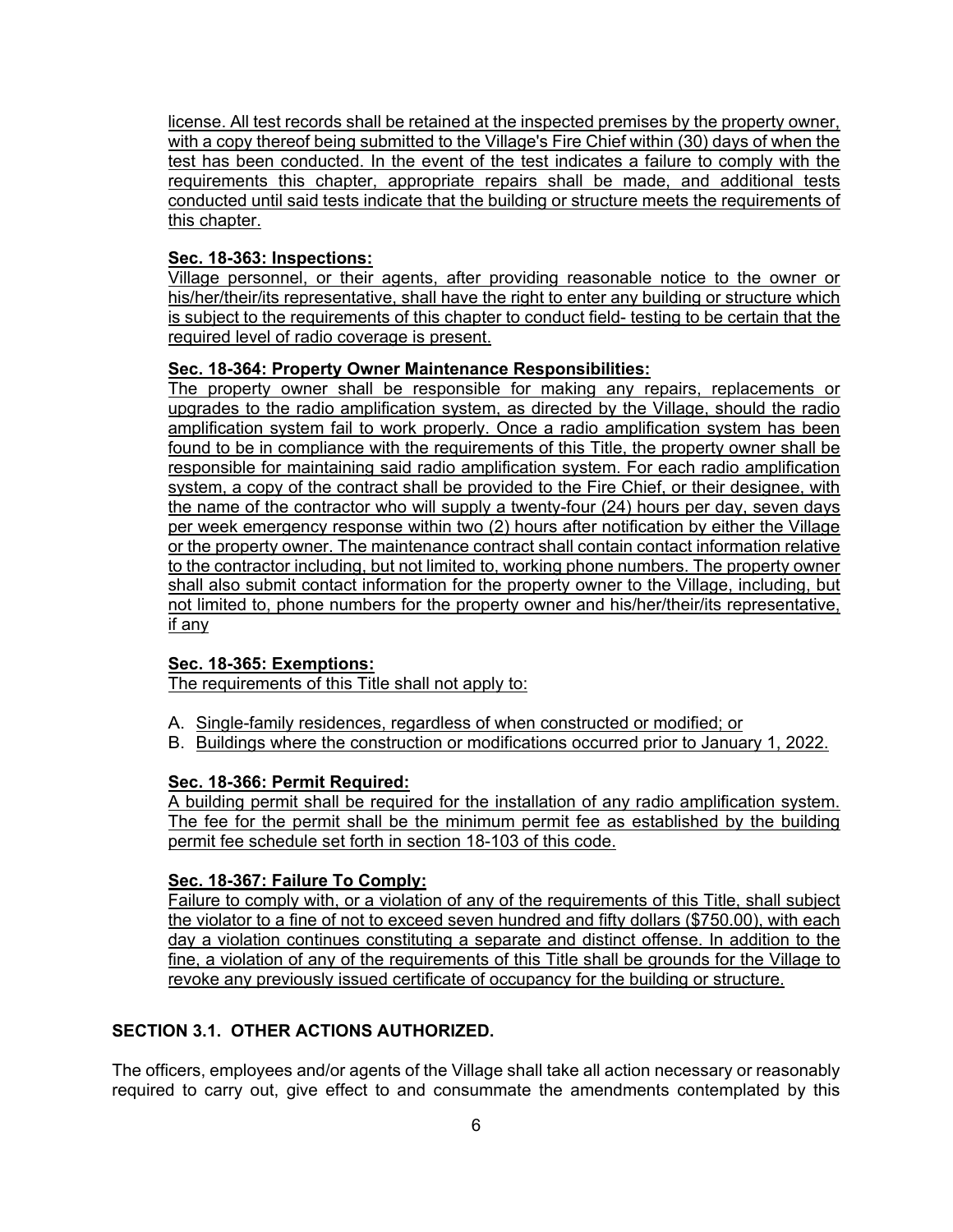Ordinance and shall take all action necessary in conformity therewith, including, but not limited to, the installation of any street or parking signs as contemplated herein. The officers, employees and/or agents of the Village are specifically authorized and directed to draft and disseminate any and all necessary forms or notices to be utilized in connection with the intent of this Ordinance.

#### **ARTICLE III. HEADINGS, SAVINGS CLAUSES, PUBLICATION, EFFECTIVE DATE**

### **SECTION 4. HEADINGS.**

The headings of the articles, sections, paragraphs and subparagraphs of this Ordinance are inserted solely for the convenience of reference and form no substantive part of this Ordinance nor should they be used in any interpretation or construction of any substantive provision of this Ordinance.

### **SECTION 5. SEVERABILITY.**

The provisions of this Ordinance are hereby declared to be severable and should any provision of this Ordinance be determined to be in conflict with any law, statute or regulation by a court of competent jurisdiction, said provision shall be excluded and deemed inoperative, unenforceable and as though not provided for herein and all other provisions shall remain unaffected, unimpaired, valid and in full force and effect.

### **SECTION 6. SUPERSEDER.**

All code provisions, ordinances, resolutions, rules and orders, or parts thereof, in conflict herewith are, to the extent of such conflict, hereby superseded.

#### **SECTION 7. PUBLICATION.**

A full, true and complete copy of this Ordinance shall be published in pamphlet form or in a newspaper published and of general circulation within the Village as provided by the Illinois Municipal Code, as amended.

#### **SECTION 8. EFFECTIVE DATE.**

This Ordinance shall be effective and in full force ten (10) days after its passage, approval and publication in accordance with Illinois law.

(REMAINDER OF THIS PAGE INTENTIONALLY LEFT BLANK)